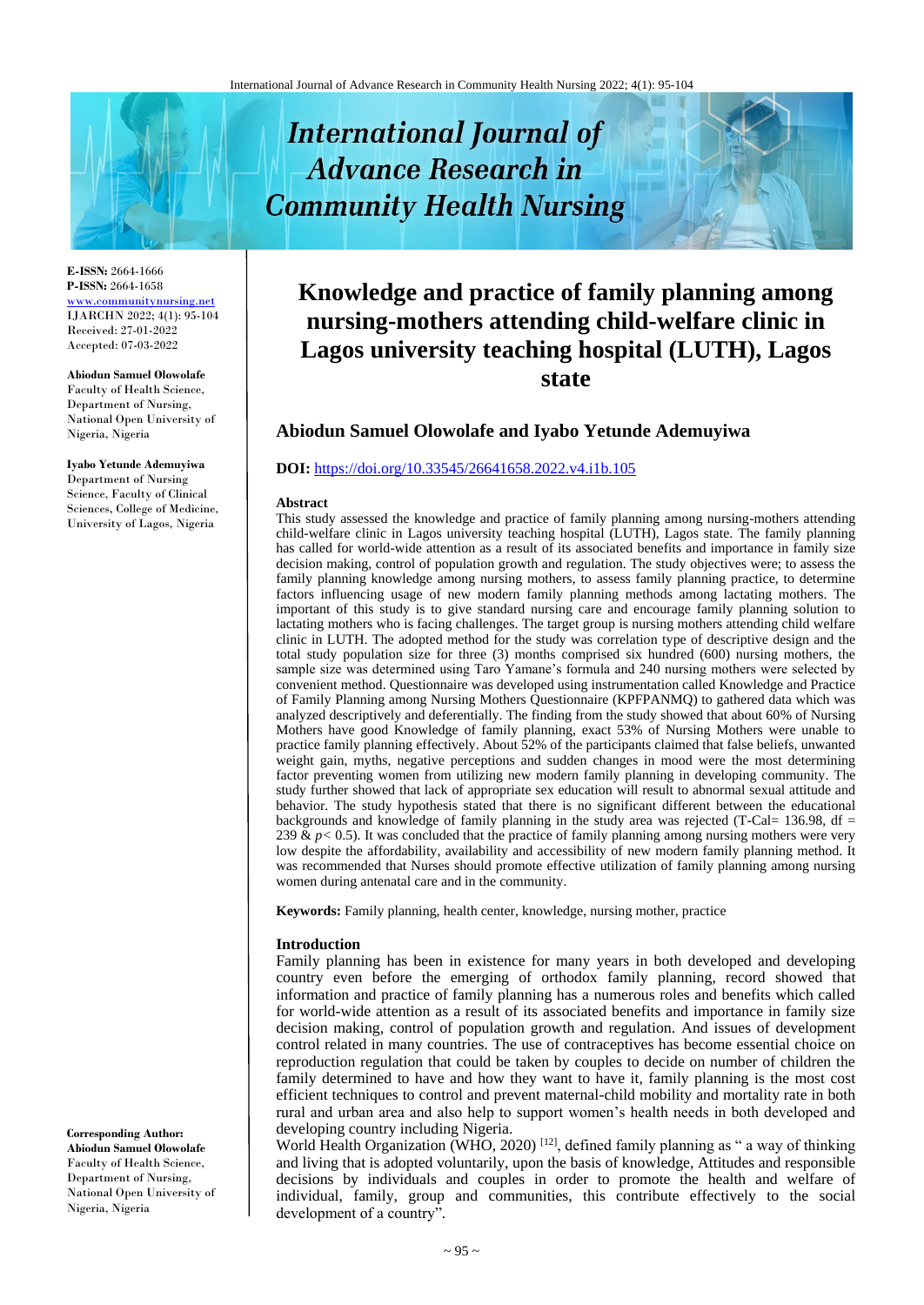Family planing can be seen as a public systematic approach to control rapid growth of population and excessive development of a country through the regulation of family which is the functional unit of the community, society and the nation. However, family planning can also be refer as is a scientific approach and systematic method of preventing unwanted and unintended pregnancy through having a child by choice rather than by chance.

Family planning is a scientific approach in relation to the determination of when to give birth, how many children does the family want to give birth to and at which rate should the family give birth to that number of children. Also, family planning is scientific spacing technique being use by couples after been duly informed.

Family planning is a scientific and systematic method of preventing unwanted child and having a child by a choice and not by chance.

Family planning is a child spacing which gives the couple the chance of when, where and how, many children they want to have.

Family Planning is a public or community health approach with essential benefits for maternal, child and family health. It is one of important element of the adopted techniques to combat rising maternal mortality and morbidity to the safe Motherhood Conference. Family planning is having children by choice rather than by chance (Laurence Radford, 2021)

#### **Method of family planning**

Generally family planning can be group into two

- **a.** Traditional method
- **b.** Orthodox method

#### **a. Traditional Method**

In a decade, family planning has been existing, our forefathers have been practicing family planning on their own but this family planning have no scientific rationale, that is, there is no evidence of success or failure. Although, most of them are still used as a natural family planning. Some of those traditional family planning are: Withdrawal method; Uses of barrier method; Uses of local ring; Herbal preparation; incantation recitation; Charms; Jumping after sex and taking salt after coitus.

However, these traditional method of family planning is associated with socioeconomic factors, cultural belief and cultural practice

#### **b. Modern/Orthodox Method**

Orthodox: This are the modern family planning which base on scientific method rational of having child by choice and planning, it is also regarded as child spacing.

Types/methods of family planning

- 1. Pills.
- 2. Barrier.
- 3. Injectables.
- 4. Insertion.
- 5. Implantation.
- 6. Education based awareness method.<br>7. Lactating amenorrhea awareness me
- Lactating amenorrhea awareness method.
- 8. Double preventive method.
- 9. Natural prevention.
- 10. Emergency family planning.
- 11. Spermicide.
- 12. Abstinence from sex.
- 13. Surgical method.

However family planning can be further classified into four major categories: short term, long term, permanent and natural family planning

- **1. Short family planning:** This is reversible type of family planning that Lasts for a moment or days or months and some of them can be used by both men and women example are Spermicide, pills, injection, barrier method, emergency family planning and fertility awareness base method. This type of family planning is reversible.
- **2. Long term family planning:** This is reversible type of family planning which lasts for a long period time between three to twelve (3-12) years, example are Implantation such as Jade and insertion such as ICUD. This method of family planning is reversible and the side effect associated with it is much lesser compare to short term family planning. It seems to be more simple and adoptable by many people in the community.
- **3. Permanent family planning:** this is irreversible family planning which can be carried out through minor surgery or incision on either male or female reproductive organ, example are vasectomy, hysterectomy, tubal ligation
- **4. Natural family planning:** this type of family planning that associated with chemical messengers (reproductive hormone) in the body, most of them are usually last for either a moment or days or months, the practice of this type of family planning require critical observation, assessment and experience in reproductive based hormone related factors.

#### **This type of family planning further group into four (4) categories as follow**

- a. Ovulation heat or temperature period:
- b. ovulation calendar:
- c. Secretion:
- d. Breastfeeding amenorrhea: (lactation amenorrhea method).

#### **General advantages of family planning**

- 1. It enable the family to have children they can afford
- 2. It helps mother to focus on her means of living.
- 3. Improve well being and care of child.
- 4. Enhance provision of family needs
- 5. Relief husband from psychological stress.
- 6. It control overpopulation and regulate society development
- 7. Help mother to focus on her health.
- 8. It limit risk of pregnancy and relieve pregnancy stress or effect.
- 9. It ensure adequate provision of health care service for family.

#### **However, specific advantage of family planning can be explained as follow**

- **1. Mother**
- a. When the mother is on family planning it keeps the woman health/maintain her health.
- b. Help the mother to focus on her health.
- c. Help the mother look younger
- d. Help the woman to attend to personal things.
- It relief pregnancy trauma or effect or complications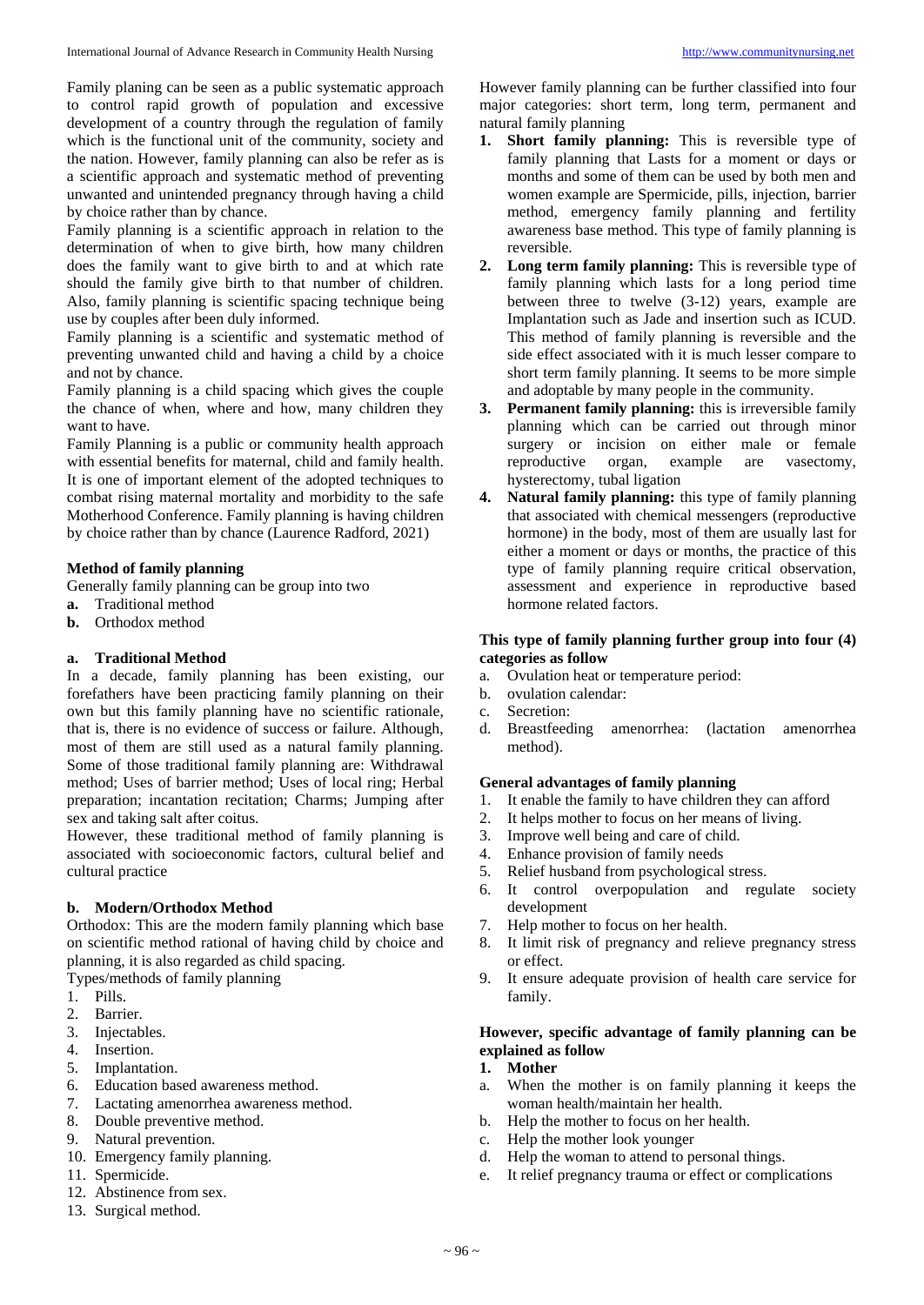#### **2. Child**

- a. It help to meet up with the education of the child.
- b. Provide adequate care for the child.

#### **3. Husband**

It gives the husband enough time to meet the family criteria such as provision of food, education for children, healthcare services for the family.

#### **4. Community**

- a. Help to regulate and control community crime
- b. Help to develop well educated community.

- **5. Country** It regulate the population of the country
- b. It help to achieve socioeconomic development of the nation.

#### **Side effect of family planning**

There are no such disadvantages of the family planning but however there are some side effects are Headache, Hypertension, Gaining weight, Breast tenderness, Dizziness, Mood changes, Libido changes and Irritation

#### **Statement of problem**

Globally, there are many factors and problem preventing childbearing age woman from using family planning most especially nursing mother, these problem were differ from one continent to another, one nation to another even it is different from one community to another community in the same nation. These problem create a gap in variation of using family planning among childbearing age including nursing mother. These problem are more pronounced in under developing and developing country such as Nigeria, some of the problem are ineffective usage of family planning resources and inadequate provision of family planning services (Naidu, Heller, Koroi, Dearkin, & Gyaneshwar,  $2017$ <sup>[9]</sup>.

low acceptance of modern family planning techniques which may be due to ignorance or fear of complications, low level of knowledge, negative attitude toward family planning and poor practice of new contraception techniques, incomplete and inappropriate information about the use of new modern family planning and inaccessibility of this new contraceptive technique in local community were the main reason for low acceptability of family planning in developing country (Kantorová, Wheldon, Ueffing, & Dasgupta, 2020)<sup>[6]</sup>.

Unintended and unplanned pregnancy poses a major economical, social, psychological, and religious challenge on women of childbearing age, especially in nonindustrial countries like Nigeria which has low prevalence rate of new contraceptive techniques and some reasons for the lack of motivation in family planning are: fear related side effects; lack of acceptability due to belief and cultaral practice, lack of accessibility especially in rural area, remote area and hamlet location; lack of affordability as a result of low income status, unemployment, underemployment, povert, and approbation based on social and religion sentiments and provider bias to new contraceptive methods (Naidu, Heller, Koroi, Dearkin, & Gyaneshwar, 2017)<sup>[9]</sup>.

However, based on these reasons, it becomes necessary to study the Knowledge and Practice of Family Planning among Nursing-Mothers Attending Child-Welfare Clinic in

#### LUTH, Lagos State

#### **Objective of the study**

- 1. To assess the level of family planning knowledge among nursing-mothers attending child-welfare clinic in LUTH, Lagos State.
- 2. To assess family planning practice among nursingmothers attending child-welfare clinic in LUTH, Lagos **State**.
- 3. To determine factors influencing usage of new modern family planning methods among nursing-mothers attending child-welfare clinic in LUTH

#### **Research question**

- 1. Does the level of education influence family planning knowledge among nursing-mothers attending child welfare-clinic in LUTH, Lagos State?
- 2. What is the level of family planning practice among nursing-mothers attending child welfare-clinic in LUTH, Lagos State?
- 3. What are the factors influencing usage of new modern family planning methods among nursing-mothers attending child-welfare clinic in LUTH, Lagos State?

#### **Research hypothesis**

The study tested the following hypothesis:

**Ho1:** There is no significant difference between educational backgrounds and family planning knowledge among nursing-mothers attending child-welfare clinic in Lagos University Teaching Hospital, Lagos State

**Ho2:** There is no significant difference between the family planning knowledge and family planning practice among nursing-mothers attending child-welfare clinic in LUTH, Lagos State

#### **Methodology**

The adopted method for the study was correlation type of descriptive design and the total study population size for three (3) months comprised six hundred (600) Nursing Mother in Child-welfare Clinic in LUTH, Lagos State. The sample size was determined using Taro Yamane's formula to have 240 respondents out of 600 total population and these 240 nursing mothers were conveniently selected from Child welfare Clinic in LUTH, Lagos State during data collection. Questionnaire was developed using Questionnaire was developed using instrumentation called Knowledge and Practice of Family Planning among Nursing Mothers Questionnaire (KPFPANMQ) to gathered relevant data from the sampled nursing mother. The instrumentation comprises of four (4) sections having 30 items altogether. Section A contains five (5) items on demographic data; section B contains twelve (12) items on knowledge of family planning, section C contains eighth (8) items on practice of family planning, while section D contains five (5) items on factors influencing usage of new modern family planning methods. Boxes were provided in front of each question where respondent will tick his or her choice out of the option and all the question were closed ended questions. For KPFPANM, 5-point Likert scale of Strongly Agree  $(SA) =$ 5, Agree (A)=4, Disagree (D)=3, Strongly Disagree  $= 2$ , and Indifference  $(I) = 1$  ware used to measure section B, C and D. Face and content validity of the instrumentation were instituted through experts who examined, criticized and made suggestions in order to ensure that the instrumentation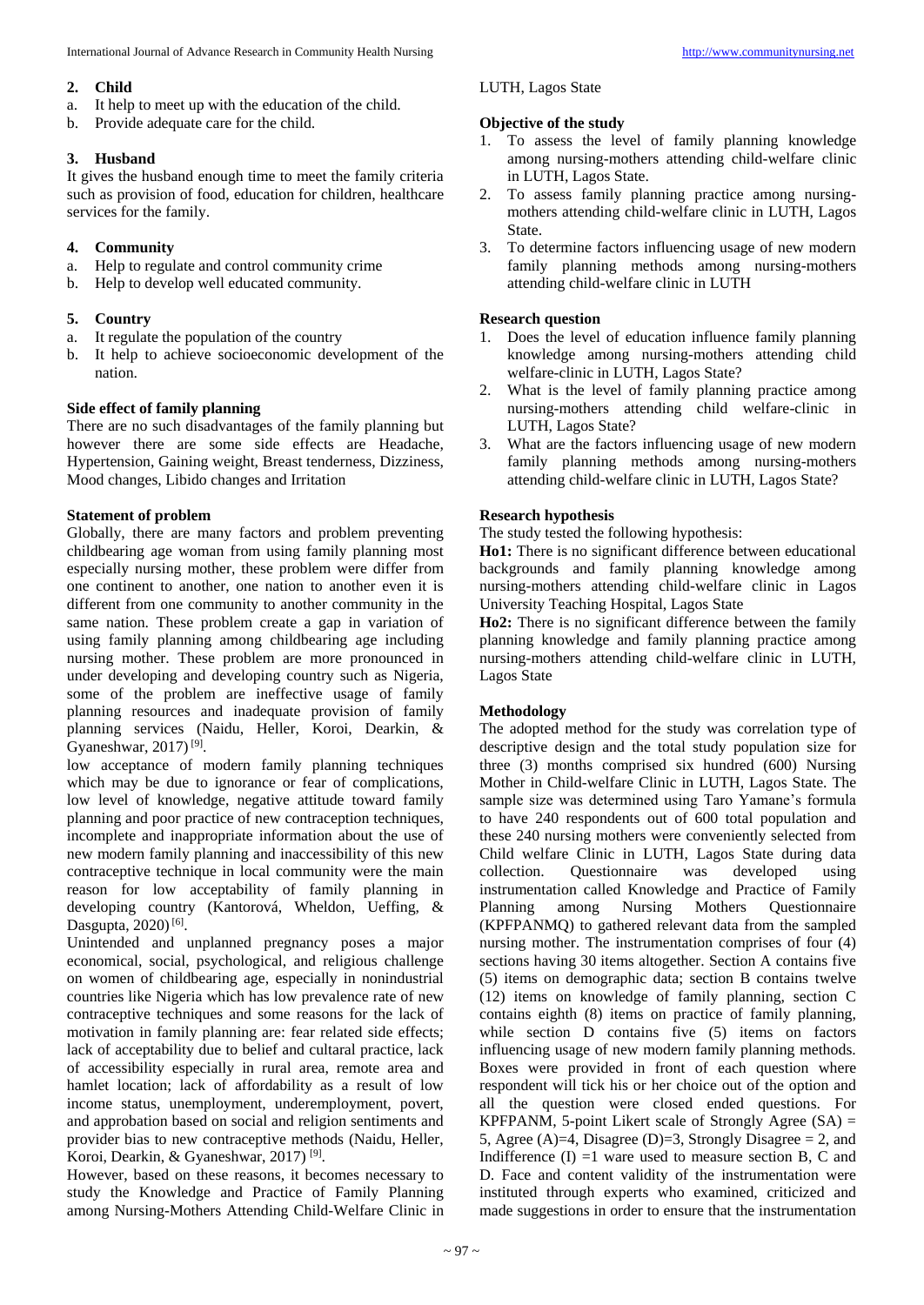measure what ought to be measured and all corrections were incorporated into the final draft of the questionnaire. Test and re-test techniques of reliability was utilized to achieve the Pearson Product Moment Correlation Statistics with reliability co-efficient of 0.89 and 0.87 respectively

The data gathered was analyzed and summarized using descriptive analysis of frequencies, percentage scores, tables, mean, standard deviation (SD) and bar graph to provide answers to all research questions while hypothesis was tested by utilized inferential statistic (Chi-square) at 0.05 level of significant. The cutoff point setup as agree for the responses was 2.50, the rationale of coming at 2.50 was by adding-up  $5+4+3+2+1 = 15$  and dividing  $15/5 = 3$ . Thus, the reading of the mean scores was based on cutoff point of 3. this can be interpreted as any mean scores that was equal to and above 3 was considered as accepted while a mean score that was below 3 was considered as rejected.

#### **Results**

Socio demographic data among nursing-mothers attending child-welfare clinic in LUTH

| <b>Variable</b>     | Frequency $(n=240)$              | Percent (%) |
|---------------------|----------------------------------|-------------|
|                     | Age as at last birthday          |             |
| Below 20 years      | 48                               | 20.0        |
| 21 to 30 years      | 74                               | 30.8        |
| 31 to 40years       | 73                               | 30.4        |
| Above 41 years      | 45                               | 18.8        |
| Means $2.48 + 1.01$ |                                  |             |
|                     | <b>Marital status</b>            |             |
| Single              | 44                               | 18.3        |
| Married             | 182                              | 75.8        |
| Window              | 14                               | 5.8         |
|                     | Occupation                       |             |
| Trading             | 87                               | 36.3        |
| Civil Servant       | 90                               | 37.5        |
| Housewife           | 29                               | 12.1        |
| Unemployed          | 34                               | 14.2        |
|                     | No. of children                  |             |
| 1 to 3 Childs       | 175                              | 72.9        |
| 4 to 6 Childs       | 53                               | 22.1        |
| 7 to 9 Childs       | 6                                | 2.5         |
| No Childs           | 6                                | 2.5         |
|                     | <b>Educational qualification</b> |             |
| Primary             | 37                               | 15.4        |
| Secondary           | 86                               | 35.8        |
| Tertiary            | 112                              | 46.7        |
| None                | 5                                | 2.1         |

**Table 1:** Showing the demographic data among nursing-mothers attending child-welfare clinic in LUTH

Table 1 the mean age of the respondent was 2.48+1.01years. 20.2% of the nursing mothers were in age 20 years below, 30.8% of the respondents were between 21 to 30y years, 30.4% of nursing mothers were in the range of 31 to 40year, 18.8% of the respondents were Above 41 years. This affirms that majority of the respondents sampled belong to age category of 20 to 40 years. According to the table, out of the total respondents, 18.3% of nursing mothers were single, 75.8% of respondents were married, 5.8% of respondents were widower, this means that majority of the nurses were married. On the occupation, 36.3% of the nursing mothers were trading, 37.5% of the nursing mothers were civil servant. 12.1% of the nursing mothers were housewife while 14.2% of the respondents were unemployed. The table shown that 72.9% of the nursing mothers have 1 to 3 Childs, 22.1% of respondent have delivered 4 to 6 Childs, 2.5%

have up to 7 to 9 Childs, 2.5% claimed to have no Childs before the present child. The table depicted that 15.4% claimed to have Primary education qualification only, 35.8% of nursing mothers had graduated from secondary school, 46.7% of the respondents had obtained post secondary school education qualification

#### **Percentage scores of Knowledge of family planning**

For analysis purpose, Strongly Agree (SA), and Agree (A) were added up as Agree also, Strongly Disagree (SD), and Disagree (D) were added-up as Disagree in interpretation of the Table below while indifferent (I) is counted as Natural. For instance, if the addition of strongly agree, and agree above 50%, it means the respondents support the items but if otherwise, it means the respondents disagree with the items.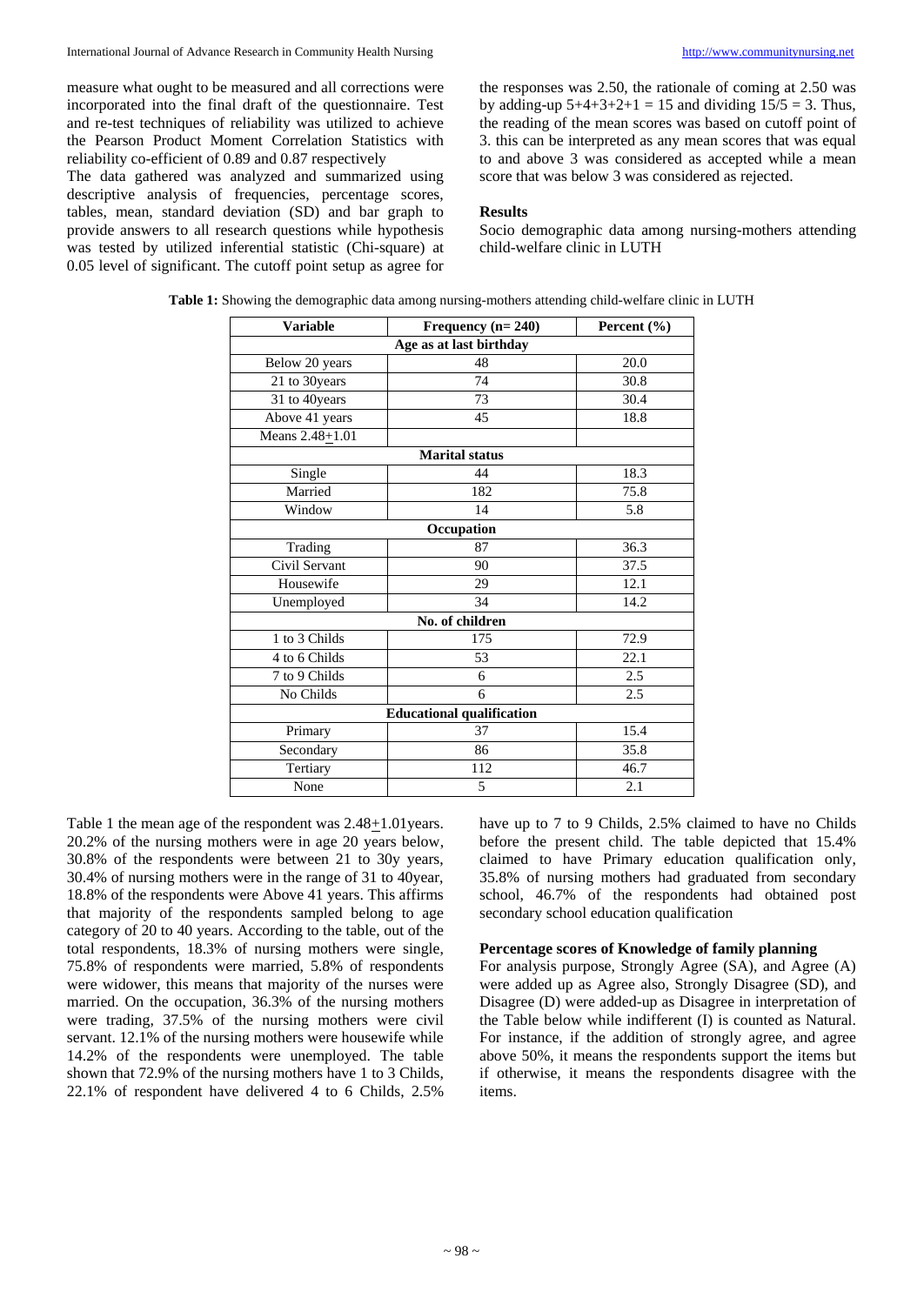| <b>Variables</b>                                                                                                             | Frequency N = 240; Percentage $(\%);$ Highest Mean = 3.15 |           |           |                     |         |                 |                  |
|------------------------------------------------------------------------------------------------------------------------------|-----------------------------------------------------------|-----------|-----------|---------------------|---------|-----------------|------------------|
| <b>Variables</b>                                                                                                             |                                                           | A         | <b>SD</b> | D                   |         | $Mean \pm SD$   | Rank             |
| I have received enough information on family planning                                                                        | 83(34.6)                                                  | 81(33.8)  | 36(15.0)  | 24(10)              | 16(6.7) | $2.20 + 1.21$   | 6 <sup>th</sup>  |
| Giving health education on family planning is essential for women<br>who want to use contraceptive products                  | 128(53.3)                                                 | 102(42.5) | 5(2.1)    | 5(2.1)              | 0(0)    | $1.53 + 0.65$   | 11 <sup>th</sup> |
| It is necessary for nursing mother to have family planning<br>167(69.6)<br>knowledge                                         |                                                           | 63(26.3)  | 5(2.1)    | 5(2.1)              | 0(0)    | $1.41 + 0.79$   | 12 <sup>th</sup> |
| I have heard of lactating Amenorrhea method of family planning                                                               | 84(35.0)                                                  | 65(27.1)  | 29(12.1)  | 49(20.4)            | 13(5.4) | $2.34 + 1.29$   | 4 <sup>th</sup>  |
| Oral contraceptive Pills do not guarantee 100% protection.                                                                   | 88(36.7)                                                  | 94(39.2)  | 20(8.3)   | 28(11.7)            | 10(4.2) | $2.08 + 1.14$   | 8 <sup>th</sup>  |
| Female sterilization is one of the methods to avoid pregnancy.                                                               | 101(42.1)                                                 | 80(33.3)  | 13(5.4)   | 24(10.0)            | 22(9.2) | $2.11 + 1.30$   | 7 <sup>th</sup>  |
| Condoms prevent STIs.                                                                                                        | 81(33.8)                                                  | 111(46.3) | 16(6.7)   | 26(10.8)            | 6(2.5)  | $2.27 \pm 2.35$ | 5 <sup>th</sup>  |
| It is possible for a woman to become pregnant before her menses<br>returns after delivery                                    | 115(47.9)                                                 | 104(43.3) | 5(2.1)    | 16(6.7)             | 0(0)    | $1.68 + 0.82$   | 10 <sup>th</sup> |
| Using double method of family planning such as condom and the<br>pill is taught to be a very effective contraceptive method. | 65((27.1)                                                 | 84(35.0)  | 34(14.2)  | 39(16.3)            | 18(7.5) | $2.42 + 1.25$   | 2rd              |
| Birth Control Pills are effective even if a woman misses taking<br>them for two days in a row.                               | 30(12.5)                                                  | 29(12.1)  | 101(42.1) | $36(15.0)$ 44(18.3) |         | $3.15 + 1.22$   | 1 <sup>st</sup>  |
| I obtained modern family planning information and knowledge<br>from health personnel                                         | 105(43.8)                                                 | 73(30.4)  | 21(8.8)   | 30(12.5)            | 11(4.6) | $2.04 + 1.20$   | <b>Qth</b>       |
| I obtained modern family planning information and knowledge<br>from social media                                             | 73(30.4)                                                  | 73(30.4)  | 18(7.5)   | 64(26.7)            | 12(5.0) | $2.45 + 1.30$   | 2 <sub>nd</sub>  |

**Table 2:** Percentage scores of Knowledge of family planning among nursing

Table 2 depicts Knowledge of family planning among nursing-mothers attending child-welfare clinic in LUTH, Lagos State. As shown in the table, 68.4% of nursing mother have received enough information on family planning. Equally 95.8% of the respondent claimed that giving health education on family planning is essential for women who want to use contraceptive products. Also 95.9% of nursing mother stated that it is necessary for nursing mother to have family planning knowledge. Likewise 62.1% of nursing mother have heard of lactating Amenorrhea method of family planning. About 75.9% of the respondents claimed that daily oral pills contraceptive do not give assurance of 100% protection. Also 75.4% of the respondent proved that female sterilization is one of the methods to avoid pregnancy. However, 80.1% of the respondents strongly agreed that condoms prevent STIs. About 91.2% of nursing mother claimed that it is possible for a woman to become pregnant before her menses returns after delivery. More also 62.1% of respondents understand that using double method of family planning such as condom and the pill is taught to be a very effective contraceptive method. However, 42.1% of the nursing mother remained indifferent on oral pills for birth Control effectiveness even if a woman misses two days dosage in a row, while 33.3% of the nursing mother disagreed that Birth Control Pills are ineffective especially if the woman missed the pill for two different days. 74.2% of the respondent obtained modern family planning information and knowledge from health personnel. More so, 60.8% of nursing mother obtained modern family planning information and knowledge from social media.

It therefore concluded that nursing mother have good knowledge and understanding on family planning by receiving enough information, Health Education, family planning knowledge, understanding of Amenorrhea Lactating Method, Female sterilization and other method of family planning, the findings from this study also revealed that nursing mother obtained modern family planning ideals, information and knowledge from health personnel and social medial which give them basic understanding of possibility for a woman to become pregnant before her menses returns after delivery, prevention of STI with uses of condom and daily oral pills contraceptive do not give assurance of 100% protection but using double method of family planning such as condom and the pill is taught to be a very effective contraceptive method in Lagos University Teaching Hospital (LUTH), Lagos State. However, nursing mothers have low knowledge and understanding on Birth Control Pills especially when a woman missed more than one dose of the pill in a row for more than one day in (LUTH), Lagos state, Nigeria.



**Fig 1:** Knowledge of family planning among nursing mothers

As shown in Figure 1 above, more than half (60%) of Nursing Mothers have good family planning Knowledge while 40% had low understand of Knowledge of family planning in Lagos University Teaching Hospital, Lagos.

#### **Percentage scores practice of family planning**

In interpretation of the table 3 bellow, Strongly Agree (SA), and Agree (A) were added-up together as Agree likewise, Strongly Disagree (SD), and Disagree (D) were sum-up together as Disagree for analysis purpose, below while indifferent (I) is counted as Natural. For instance, if the addition of strongly agree, and agree above 50%, it means the respondents support the items but if otherwise, it means the respondents disagree with the items.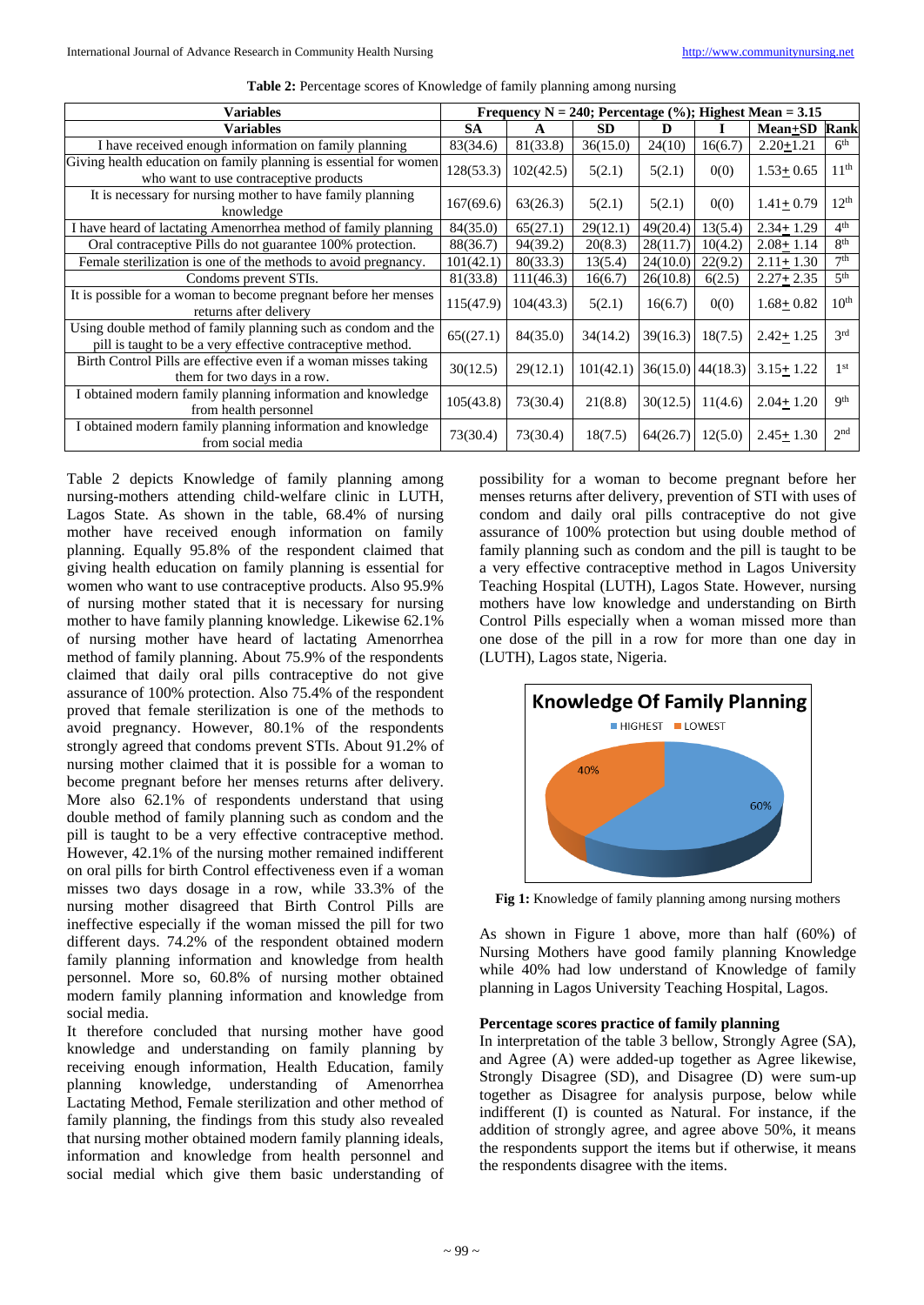| <b>Variables</b>                                                                                                                                                                                          | Frequency N = 240; Percentage $(\%);$ Highest Mean = 1.53 |                        |          |           |          |               |                 |  |
|-----------------------------------------------------------------------------------------------------------------------------------------------------------------------------------------------------------|-----------------------------------------------------------|------------------------|----------|-----------|----------|---------------|-----------------|--|
| <b>Variables</b>                                                                                                                                                                                          |                                                           | А                      | SD       | D         |          | $Mean \pm SD$ | Rank            |  |
| 18 I have used injectable type of family planning                                                                                                                                                         | 68(28.3)                                                  | 12(5.0)                | 49(20.4) | 94(39.2)  | 17(7.1)  | $2.92 + 1.36$ | 5 <sup>th</sup> |  |
| 19 I have used inserted type of family planning such as cupper T<br>25(10.4)                                                                                                                              |                                                           | 25(10.4)               | 68(28.3) | 110(45.8) | 12(5.0)  | $3.25 + 1.06$ | 3 <sup>rd</sup> |  |
| 20 I have used implantation type of family planning at my upper hand                                                                                                                                      |                                                           | 25(10.4)               | 71(29.6) | 116(48.3) | 6(2.5)   | $3.27 + 1.00$ | 2 <sup>nd</sup> |  |
| 21 I am currently on family planning method                                                                                                                                                               |                                                           | 35(14.6)               | 47(19.6) | 127(52.9) | 22(9.2)  | $3.49 + 0.98$ | 1 <sup>st</sup> |  |
| 22 My husband agree to use family planning methods                                                                                                                                                        | 41(17.1)                                                  | 86(35.8)               | 11(4.6)  | 76(31.7)  | 26(10.8) | $2.83 + 1.33$ | 7 <sup>th</sup> |  |
| 23 I have practice traditional methods of contraceptive including local<br>ring, withdrawal, reciting incantation, herbal preparation and<br>breastfeeding if I am not using any of modern contraceptives | 51(21.3)                                                  | 39(16.3)  41(17.1)     |          | 79(32.9)  | 30(12.5) | $2.99 + 1.36$ | 4 <sup>th</sup> |  |
| 24 I have discussed family planning and ideal family size with my<br>husband                                                                                                                              |                                                           | $[110(45.8)]$ 63(26.3) | 21(8.8)  | 41(17.1)  | 5(2.1)   | $2.03 + 1.19$ | $R^{th}$        |  |
| 25 I used contraception during my first sexual intercourse                                                                                                                                                | 50(20.8)                                                  | 30(12.5)               | 68(28.3) | 92(38.3)  | 0(0)     | $2.84 + 1.15$ | 6 <sup>th</sup> |  |

Table 3: Percentage scores practice of family planning among nursing mothers

Table 3 depicts the level of practice of family planning among nursing-mothers attending child-welfare clinic in (LUTH), Lagos State. 33.3% of nursing mother have used injectable type of family planning while 59.6% of respondents have not used injectable type of family planning. About 20.8% of the respondents agreed with uses of inserted type of family planning such as cupper T while 74.1% have not used inserted type of family planning such as cupper T. Also 77.9% did not accept uses of implantation type of family planning at their upper hand while 19.6% preferred implantation type of family planning at their upper hand. About 18.4% of nursing mother claimed that they were currently on family planning method while 72.5% of respondent were not currently on family planning method. Also 52.9% of respondents concurred that their husband agreed to use family planning methods. More so 37.6% of respondents claimed that they have practiced traditional methods of contraceptive which include using local ring, withdrawal, reciting incantation, herbal preparation, and breastfeeding if I am not using any of modern contraceptives while 50% of nursing mother were not involved in any practiced of traditional method of family planning. About 72.1% of nursing mother affirmed that they have discussed family planning and ideal family size with their husband. Also only 33.3% of nursing mother claimed that they have often used contraception during their first sexual intercourse.

It concluded that the nursing mother have low family planning practice despite that, there is accessibility and availability of different method family planning method such as injectable, inserted, implantation and pills, likewise, the study showed that there is low practice of natural and traditional approach of family planning and most of the nursing mother were not currently on any family planning

although some of the nursing mother have discussed family planning and ideal family size with their husband and most of the husband agreed to use family planning methods in LUTH, Lagos



**Fig 2:** Practice of family planning among nursing mothers

As shown in Figure 2 above, more than half (53%) of Nursing-Mothers have not practice family planning while 47% had practiced family planning in Lagos University Teaching Hospital, Lagos.

#### **Percentage scores of factors influencing usage of new modern family planning methods**

In interpretation of the table 4 bellow, Strongly Agree (SA), and Agree (A) were sum up together as Agree likewise, Strongly Disagree (SD), and Disagree (D) were added-up together as Disagree for analysis purpose, below while indifferent (I) is counted as Natural. For instance, if the addition of strongly agree, and agree above 50%, it means the respondents support the items but if otherwise, it means the respondents disagree with the items.

| <b>Variables</b>                                                                                                                                                                                                            |        | Frequency $N = 240$ ; Percentage (%); Highest Mean =<br>1.53 |           |   |  |                                                                 |                 |  |  |
|-----------------------------------------------------------------------------------------------------------------------------------------------------------------------------------------------------------------------------|--------|--------------------------------------------------------------|-----------|---|--|-----------------------------------------------------------------|-----------------|--|--|
| Variables                                                                                                                                                                                                                   | SА     | A                                                            | <b>SD</b> | D |  | <b>Mean+SDRank</b>                                              |                 |  |  |
| 26 There are common myths, perceptions or beliefs around family planning that $ 68(28.3) 68(28.3) 29(12.1) 60(25.0) 15(6.3) 1.30 \pm 1.30 3^{rd}$<br>may affect whether women in this community use family planning methods |        |                                                              |           |   |  |                                                                 |                 |  |  |
| 27 Since my last baby was born, have discontinued or switched to family<br>planning methods                                                                                                                                 |        |                                                              |           |   |  | $43(17.9)$ 59(24.6) 56(23.3) 76(31.7) 6(2.5) 2.76 + 1.15        |                 |  |  |
| 28 I have had unplanned pregnancy due to lack of family planning use                                                                                                                                                        | 36(15) |                                                              |           |   |  | $66(27.5)$ 41(17.1) 89(37.1) 8(3.3) 2.56 + 1.17 2 <sup>nd</sup> |                 |  |  |
| 29 History of contraceptive pills side effects including bleeding, weight gain,<br>changes in the mood prevent people from using modern family planning                                                                     |        |                                                              |           |   |  | $ 68(28.3) 85(35.4) 25(10.4) 52(21.7) 10(4.2) 2.38 \pm 1.22 $   | 4 <sup>th</sup> |  |  |
| 30 Lack of appropriate sex education will result to abnormal sexual attitude and $71(29.6)103(42.9)35(14.6)26(10.8)5(2.1)2.13 \pm 1.03$<br>behavior                                                                         |        |                                                              |           |   |  |                                                                 | 5 <sup>th</sup> |  |  |

**Table 4:** Percentage scores of factors influencing usage of new modern family planning method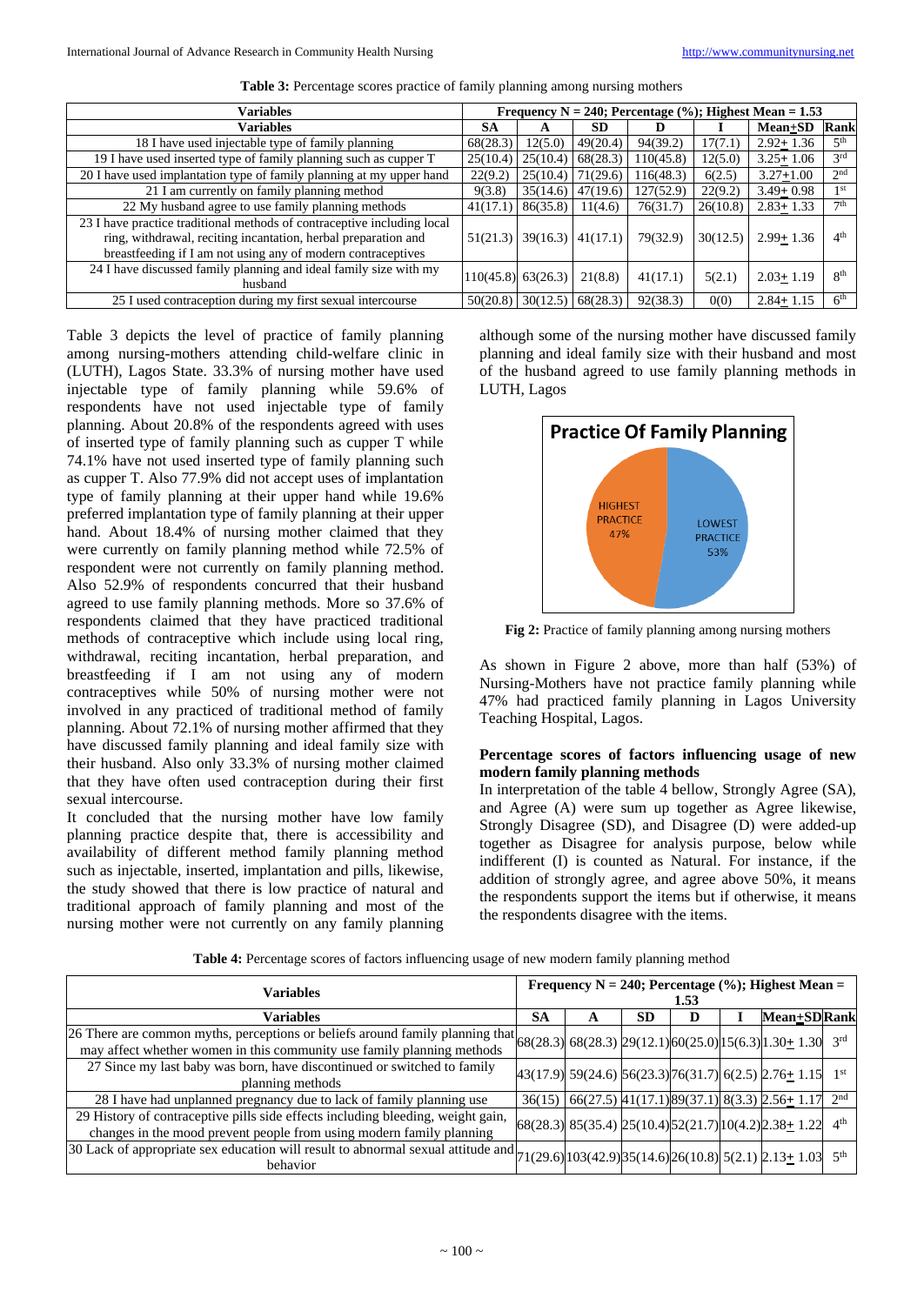Table 4 depicts factors influencing utilization of modern family planning methods among nursing-mothers attending child-welfare clinic in LUTH, Lagos State, 64.6% of nursing mother have knowledge on STI. About 56.6% of the respondents stated that there are common myths, perceptions or beliefs around family planning that may affect whether women in this community use family planning methods. About, 42.5% of the nursing mothers have switched to family planning methods since their last baby was born. About 42.5% of respondent claimed that they had unexpected pregnancy due to lack of family planning practice while 54.2% did not had unplanned pregnancy due to lack of family planning use. Also 63.7% of respondents concurred that they had history of contraceptive pills side effects such as unnecessary bleeding, unwanted weight gain and changes in mood prevent most of child-bearing women from practicing new modern method of family planning. More so 72.5% of the nursing mother stated that lack of appropriate sex education will result to abnormal sexual attitude and behavior.

It concluded that the factors influencing utilization of modern family planning methods among nursing-mothers attending child-welfare clinic include common myths, negative perceptions, false beliefs, unplanned pregnancy, side effects such as unnecessary bleeding, unwanted weight gain and changes in the mood prevent women from using modern family planning in developing community however the study further showed that lack of appropriate sex

education will result to abnormal sexual attitude and behavior in Lagos University Teaching Hospital, Lagos State



**Fig 3:** Factors influencing usage of new modern family planning method

As shown in Figure 3 above, more than half (52%) respondents stated some factors influencing usage of new modern family planning methods among nursing mothers while 48% showed low factors influencing usage of new modern family planning methods in Lagos University Teaching Hospital, Lagos.

#### **Testing of hypothesis**

**Hypothesis One: Ho1:** There is no significant difference between educational backgrounds and knowledge of family planning among nursing-mothers attending child-welfare clinic in LUTH, Lagos State

**Table 5:** T-Test analysis on significant different between the attitude of antenatal clients and their Educational background

| <b>Source of Variation</b>   | N                 | Mean | <b>Standard Deviation</b> |            | <b>DF</b>   T-Cal   T-Critical | <b>Decision</b> |
|------------------------------|-------------------|------|---------------------------|------------|--------------------------------|-----------------|
| Educational background       | 240 L             | 2.38 | .819                      | 239 136.98 | > 0.5                          |                 |
| knowledge of family planning | 240 <sup>-1</sup> | 2.14 | 423                       |            |                                | Reject $H_1$    |

Table 5 showed t-test analysis of the significant difference between educational backgrounds and knowledge of family planning among nursing-mothers attending child-welfare clinic. The table showed that calculated t-value was less than the critical t-value at the degree of freedom at 0.05 level of significance. Hence the hypothesis stated that there is no significant difference between educational backgrounds and family planning knowledge among nursing-mothers in the study area was rejected. This indicated that there is significant different between the educational backgrounds and family planning knowledge among nursing-mothers in the study area.

#### **Discussion**

This section gives detailed explanation of the various findings from the research questions as indicated from the study area. The findings of the study showed that nursing mother have good knowledge and understanding on family planning by receiving enough information, Health Education, family planning knowledge, understanding of Amenorrhea Lactating Method, Female sterilization and other method of family planning, the study also showed that nursing mother obtained modern obtained modern family planning ideals, information and knowledge from health personnel and social medial which give them basic understanding of possibility to become pregnant before her menses returns after delivery, prevention of STI with uses of condom and daily oral pills contraceptive do not give assurance of 100% protection but using double method of family planning such as condom and the pill is taught to be

a very effective contraceptive method in Lagos University Teaching Hospital, Lagos. However, the study also proved that nursing mothers have low knowledge and understanding on Birth Control Pills especially when a woman missed more than one dose of the pill in a row for more than one day in Lagos University Teaching Hospital, Lagos. The study concurred with the Studies of Chinenye, *et al*. (2019) [1] to assess the knowledge and utilization of birth control methods by married couple, the study was carried out at Nsukka Education Zone in Enugu state, the study sample population size comprises of 445 married people, the researchers got the sample size from record of couple who registered for marriage between year 2010 to year 2017. Exact 210 married males and 235 married females were conveniently selected in Nsukka Education Zone area of Enugu State. The research questionnaire was developed and it comprises four sections and four hypotheses. The questionnaire was used to gathered data which was analyzed using mean and standard deviation and it was summarized to answered research questions while t-test statistics was used for the hypotheses test at 0.05 level of significance. The finding of the study revealed that married people in Nsukka Education zone have good knowledge of family planning; they utilized methods of birth control effectively. The study concluded that married couple have good knowledge of common family planning method, it was recommended that couples should discuss family planning method together and they should be encouraged to adopt any birth control method of their choices. The study also reinforced the finding of earlier studies by Endriyas, et.al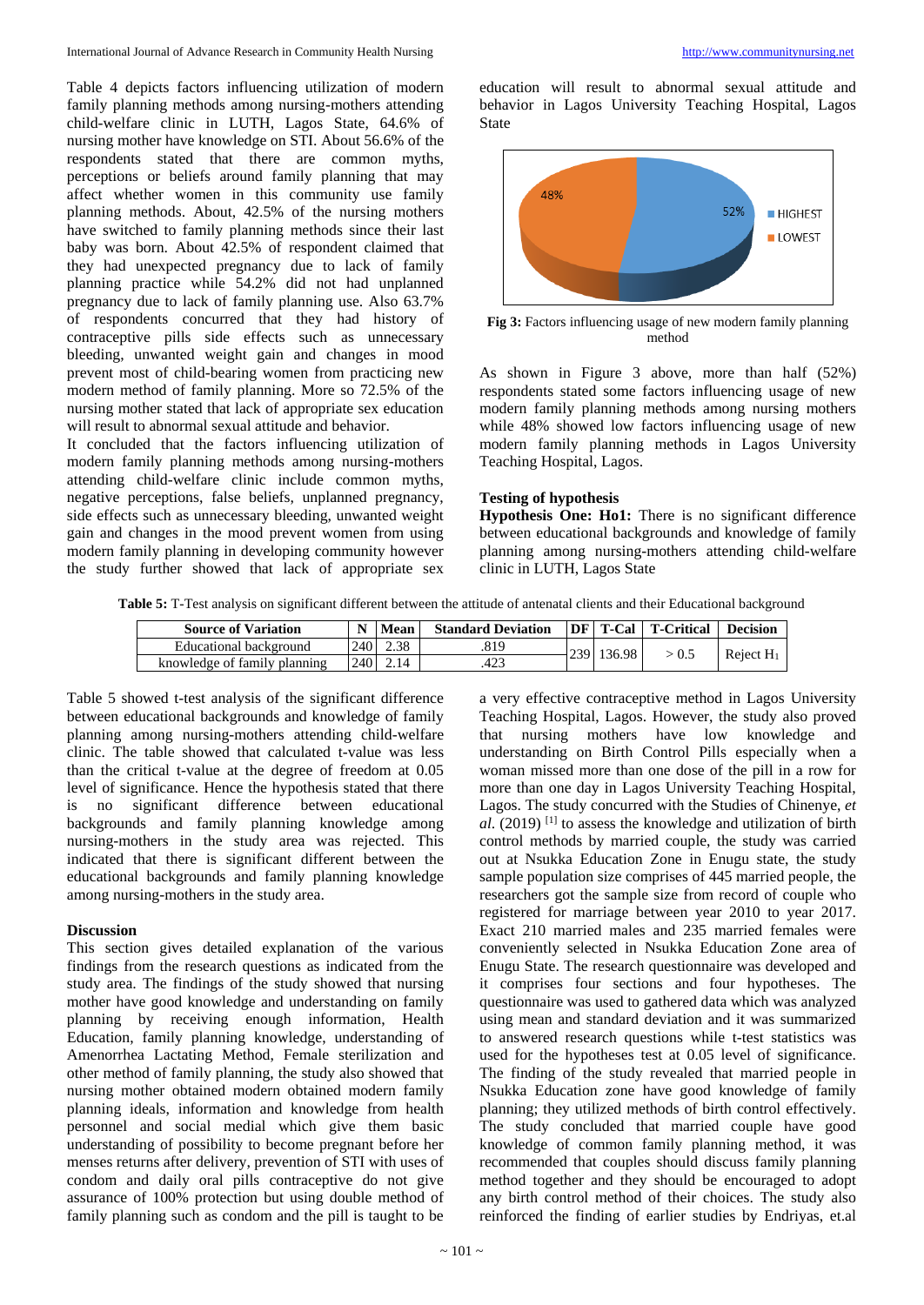(2017) on contraceptive utilization and associated factors among women of childbearing age, the study was conducted in Southern Region of Ethiopia. The result showed that about 2666 (83.2%) and 2146 (67.0%), of the participant had good knowledge of family planning and their attitude toward new modern birth control method were positive. Further more, the result of the study also found low practice of family planning and about 351 (10.9%) had consistent discontinued using birth control methods. Plan to have more children was most of the reason for consistent discontinuation, 189 (53.8%) while 17.1% and 13.7% add medical problem and fear of side effect as the reason for discontinuation modern family planning method. It was further showed that about 292 (25.5%) women were never used birth control method and mentioned being single as major reason for not practicing family planning. The result also revealed that about 10.1% of the respondents still planning for more children, the founding further prove that 11.7% of the participant lack family planning knowledge and 7.2% of the participant stated anxiety of side effect as a reason for low practice of birth control method.

The findings of this study indicated that nursing mother have low family planning practice despite that, there is accessibility and availability of different method family planning method such as injectable, inserted, implantation and pills, likewise, the study showed that there is low practice of natural and traditional ways of family planning, most of the nursing mother were not currently on any family planning although some of the nursing mother have discussed family planning and ideal family size with their husband and most of the husband agreed to use family planning methods in Lagos University Teaching Hospital, Lagos. Study corroborates with the study of Oberiri (2017) which examined Knowledge, Attitude and practice of birth control among married women, the study was carried out in Jalingo Northern area of Nigeria. The research examined some of birth control methods such as the use of injections, pills, condoms among others. 200 randomly selected married women formed the sample population size of the research. Questionnaire was used as the instrument for data collection. Copies of questionnaire were administered to 200 married women in Jalingo. Findings revealed that married women in Jalingo metropolis have good information on family planning but have low level of family planning practice. Findings further revealed that religion and cultural beliefs dissuade women from practicing family planning. This study was also in support with work of Guttmacher institute  $(2019)$ <sup>[4]</sup> report fact sheet stated that some 6.2 million which represent 14% of all women of childbearing age were using modern birth control method. The record showed that about 43% of the participants were using male condom which is largest commonly use of modern family planing, the record showed that 21% injectables method of family planning which represent second largest widely used family planning after male condom, it was showed on the record that about 16% of oral contraceptive pills were in used, the modern birth control practice was very low among women living in households especially those in poorest and undeveloped quintile which account for 92% than among women living in households in the richest quintile which account for 45%. About 10.3 million were estimated pregnancies in Nigeria, 24% were unwanted and unintended. Women of childbearing age with an unmet need for modern family planning accounted for

90% of all unintended and unwanted pregnancies. The large majority of about 84% women living in households in the poorest wealth quintile were unable to received at least four minimum antenatal care visits per pregnancy and 94% of the pregnant women refused to delivered at health care institution. If all unmet need for modern birth control method in Nigeria were contented, unplanned pregnancies would drop by 77%, that will account for 2.5 million to 555,000 per year. This will decrease annual number of unplanned pregnancies from 885,000 to 200,000 and the abortions rate would be decreased from 1.3 million to 287,000. If the complete provision of modern family planning can be implemented and combined with good management of all pregnant women and their newborns, maternal mortality rate would be decreased by 68% which represent 61,000 to 19,000 per annual and newborn deaths are likely to decrease by 85% which account for 255,000 to 38,000 per year. The study confirmed the finding of Ikechebelu *et al*. (2015), where client at Teaching Hospital's ante-natal clinics were interviewed through structured questionnaire in order to assessed their knowledge, attitude and practise of new modern family planning method. About 90% of the participant were confirmed to be literate, 80% of the respondents have good knowledge of modern family planning, 87% of the participant accepted family planning as birth control measure, 25% of the antenatal client had low modern family planning practise with majority of the women involved in billings, safe period, condom, withdrawal and the intra-uterine device (IUCD). This shows that, Nigerian women prefer practices of natural family planning methods than new modern family planning method which should be encouraged. The most common source of information on family planning was the mass media especially on radio and television, followed by information received from health care institution during antenatal care visit, while the most common reason for low family planning practice was rejection from husbands due to lack of trust and agreement. The conclusion of the study was that in spite of the high level of education on family planning method with high knowledge and acceptability rate of family planning in Nigeria, the family planning practice is very low. Male involvement in family planning programme, Male involvement in pregnancy management and childbirth preparedness as well as consistent awareness campaign in religion institution, social institution and other agent of the communities can promote practice of family planning in most developing country like Nigeria.

This study further proved that the factors influencing utilization of modern family planning methods among nursing-mothers attending child-welfare clinic include common myths, negative perceptions, false beliefs, unplanned pregnancy, side effects such as unnecessary bleeding, unwanted weight gain and changes in the mood prevent women from using modern family planning in developing community however the study further showed that lack of appropriate sex education will result to abnormal sexual attitude and behavior in Lagos University Teaching Hospital, Lagos State. This study corroborates with the study of Ochako *et al*. (2015) revealed that most of the participant had good knowledge of birth control method. It was also indicated that myths about contraceptives, fear of side effects, association with promiscuity and straying, false belief about birth control method such as infertility related problem, birth defects associated with utilization of birth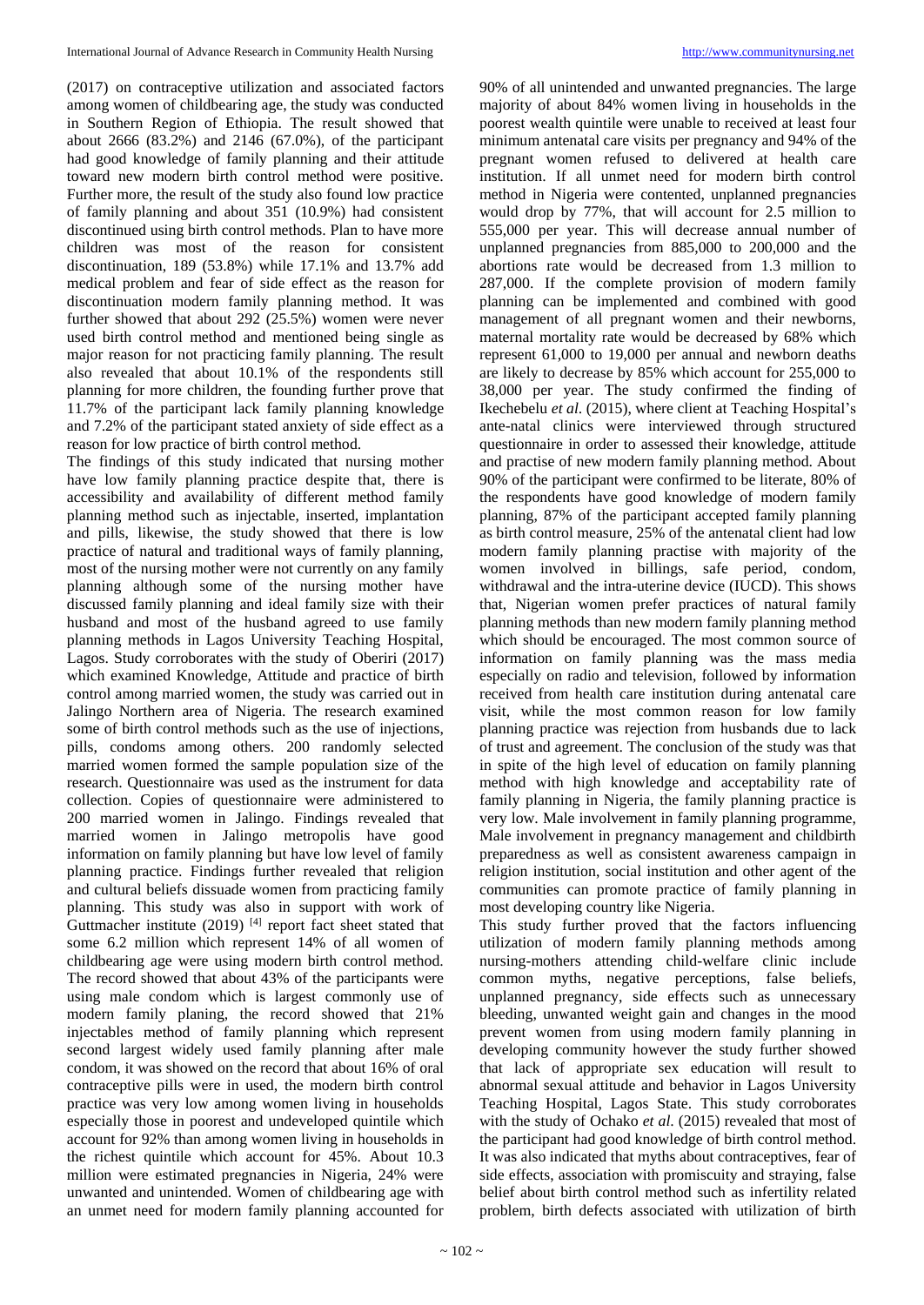control method, abnormality in menstrual cycle and social medial negative effect such as false information were the most common factors affecting choices of family planning. This study was in support with work of Usman, et.al (2016) carried out to determine birth control practices among women in rural community across selected three senatorial districts of two South-Western states of Nigeria, the states selected were Ondo and Ekiti in South-Western Nigeria. The study target population ware the women of childbearing age group. The sampling technique used was multi-stage to select the participant for the study. The findings revealed that government-owned health institution was the major source of their information on birth control method and reliability was the major reason for continuous using new modern of family planning methods. The result of the study further disclosed that the most widely used modern family planning method is male condom and the commonly known side effect of female based modern family planning is heavy menstrual flow. The study concluded that economic status, educational status, religious factor and occupation status influence choices of family planning.

#### **Conclusion and Recommendation**

The study showed that nursing mother have good knowledge and understanding on family planning by receiving enough information, Health Education, family planning knowledge, understanding of Amenorrhea Lactating Method, Female sterilization and other method of family planning, the study also showed that nursing mother obtained modern family planning information and knowledge from health personnel and social medial which give them basic understanding of possibility for a woman to become pregnant before her menses returns after delivery, prevention of STI with uses of condom and daily oral pills contraceptive do not give assurance of 100% protection but using double method of family planning such as condom and the pill is taught to be a very effective contraceptive method in LUTH, Lagos State. However, nursing mothers have low knowledge and understanding on Birth Control Pills especially when a woman missed more than one dose of the pill in a row for more than one day in Lagos University Teaching Hospital, Lagos State.

However, it concluded that the nursing mother have low family planning practice despite that, there is accessibility and availability of different method family planning method such as injectable, inserted, implantation and pills, likewise, the study showed that there is low practice of natural and traditional approach of family planning and most of the nursing mother were not currently on any family planning although some of the nursing mother have discussed family planning and ideal family size with their husband and most of the husband agreed to use family planning methods in Lagos University Teaching Hospital, Lagos State.

More so, it concluded that the factors influencing utilization of modern family planning methods among nursing-mothers attending child-welfare clinic include common myths, negative perceptions, false beliefs, unplanned pregnancy, side effects such as unnecessary bleeding, unwanted weight gain and changes in the mood prevent women from using modern family planning in developing community however the study further showed that lack of appropriate sex education will result to abnormal sexual attitude and behavior in Lagos University Teaching Hospital, Lagos State.

Based on the outcomes of the findings, the following points are hereby recommended: Nurses need to ensure that high level of family planning are practiced while working with nursing mothers and women in general, Nurses should encouraging and facilitating cooperation and collaboration between professionals and agencies for rapid improvements on utilization and practices of birth control method among women in general; Family planning providers should provide constructive influence on psychological support on all issues and challenges that arises at all levels of family planning; There should be a constructive influence on psychological support to women who developed severe sides effect and complications aroused from family planning; Urgent intervention and treatment should be made available for all complications that arise from family planning; There should be public campaign and educational programs on usefulness and benefit of modern contraceptive methods; There should be adequate information to promote modern contraceptive practice; There should be adequate information about natural birth control methods among nursing mother; There should be more men involvement to encourage motivation of modern family planning practice; Contraceptives should be made available and accessible to all women in both rural and urban areas; Health care providers should promote family planning practice in both rural and urban areas; More Nongovernmental organization should be encouraged to promote practice of modern family planning among nursing women; Government should employ family life educators to promote practice of family planning in both rural and urban areas.

#### **References**

- 1. Chinenye IO, Anthony UO, Shulamite E, Angela NN, Stella AU, Amobi JO, *et al*. Knowledge and Use of Birth Control Methods for Family Planning by Married People in Nsukka Education Zone of Enugu State. Global Journal of Health Science. 2019;11(8):30-39.
- 2. Guttmacher Institute. Adding It Up: The costs and benefits of investing in sexual and reproductive health care services. New York: Fact Sheet, 2017.
- 3. Guttmacher Institute. FP2020's Core Indicator Estimates: FP2020 2017–2018 Progress Report, 2017, 2018. Available on May 15, 2019 from https://www.guttmacher.org/fact-sheet/adding-it-upcontraception-mnh-nigeria
- 4. Guttmacher institute. Investing in Contraception and Maternal and Newborn Health in Nigeria. Adding It Up, Fact Sheet, 2018, 2019.
- 5. Guttmacher Institute. Family Planning Can Reduce High Infant Mortality Levels, 2019. Retrieved on May 15, 2019 from https://www.guttmacher.org/sites/default/files/report\_p df/ib\_2-02.pdf 6. Kantorová V, Wheldon MC, Ueffing P, Dasgupta AN.
- Estimating progress towards meeting women's contraceptive needs in 185 countries: A Bayesian hierarchical modelling study. PLoS Med. 2020;17(2):e1003026. Retrieved on May 15, 2019 from https://journals.plos.org/plosmedicine/article?id=10.137 1/journal.pmed.1003026
- 7. Laurence Radford, Children by Choice,not by Chance: how to ensure effective uptake of family planning strategies in Northern Uganda. The Firoz Lalji Centre for Africa, 2021. www.ise.ac.uk/africa/research/policy